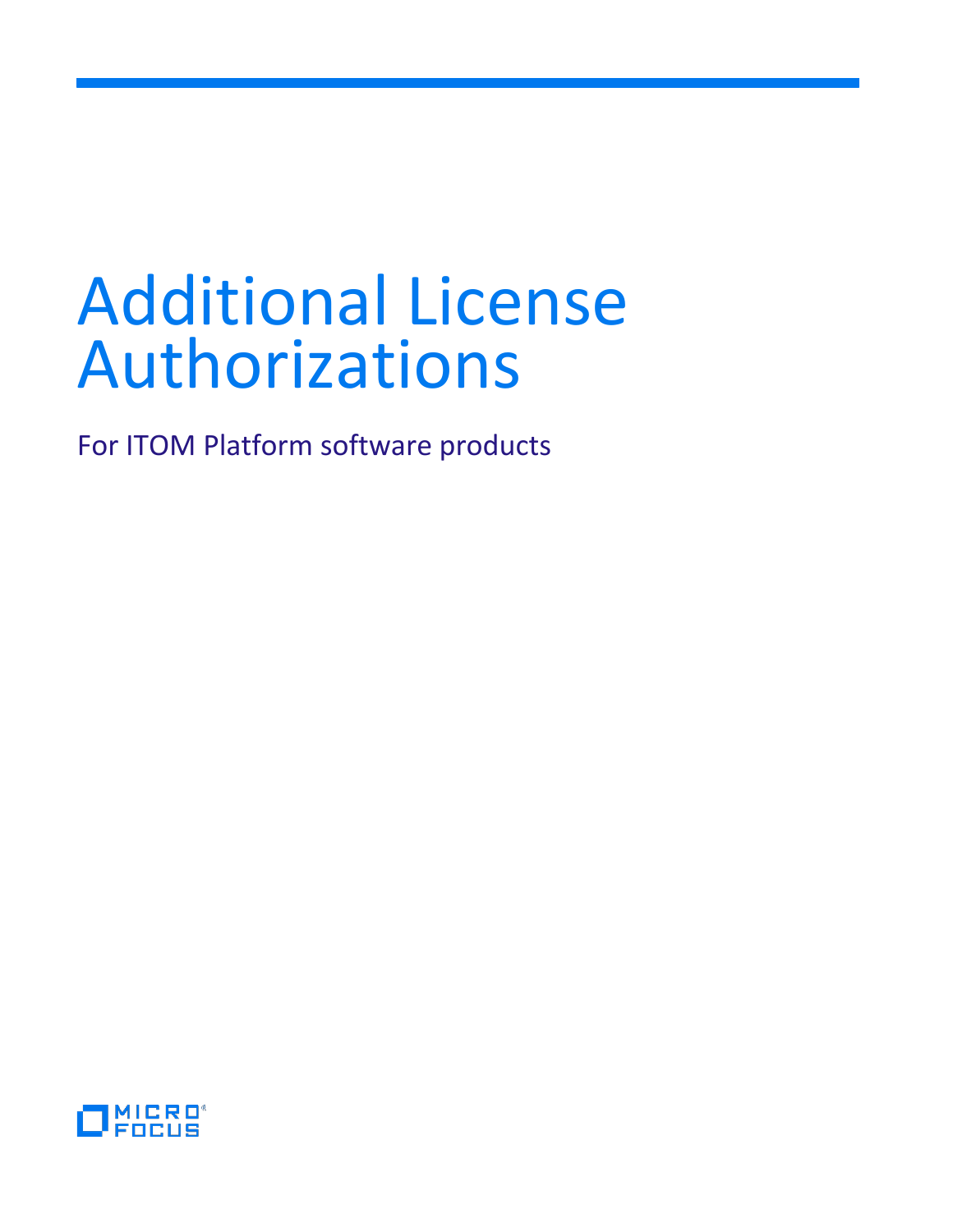# **Products covered**

| <b>Products</b>                                                                                                                                                              | E-LTU or<br>E-Media<br>available <sup>*</sup> | <b>Perpetual License</b><br>Non-production<br>use category ** | <b>Term License</b><br>Non-production<br>use category (if<br>available) |
|------------------------------------------------------------------------------------------------------------------------------------------------------------------------------|-----------------------------------------------|---------------------------------------------------------------|-------------------------------------------------------------------------|
| Operations Orchestration (previously called HPE Operations<br>Orchestration)                                                                                                 | Yes                                           | Class 1                                                       | Class <sub>3</sub>                                                      |
| <b>Operations Orchestration Content for SAP Process Automation</b><br>(previously called HPE Operations Orchestration Content for SAP Process<br>Automation)                 | Yes                                           | Class 1                                                       | Class 3                                                                 |
| Universal CMDB (previously called HPE Universal CMDB)                                                                                                                        | Yes                                           | Class 1                                                       | Class 3                                                                 |
| Universal CMDB Configuration Manager Advanced Configuration<br>Manager (previously called HPE Universal CMDB Configuration Manager<br><b>Advanced Configuration Manager)</b> | Yes                                           | Class 1                                                       | Class 3                                                                 |
| Universal CMDB Third Party Integration (previously called HPE Universal<br><b>CMDB</b> Third Party Integration)                                                              | Yes                                           | Class 1                                                       | Class 3                                                                 |
| Universal Discovery (previously called HPE Universal Discovery)                                                                                                              | Yes                                           | Class 1                                                       | Class <sub>3</sub>                                                      |
| Universal Discovery Inventory (previously called HPE Universal Discovery<br>Inventory)                                                                                       | Yes                                           | Class 1                                                       | Class 3                                                                 |
| Universal Discovery for Oracle License Management (previously called<br>HPE Universal Discovery for Oracle License Management)                                               | Yes                                           | Class 1                                                       | Class 3                                                                 |
| Discovery and Dependency Mapping Inventory (previously called HPE<br>Discovery and Dependency Mapping Inventory)                                                             | Yes                                           | Class 1                                                       | Class 3                                                                 |

\* Any product sold as E-LTU or E-Media shall be delivered electronically regardless of any contrary designation in a purchase order. \*\* Non-production use rights, if any, can be found at **software.microfocus.com/legal/software-licensing**.

# **Definitions**

Capitalized terms not otherwise defined in this ALA document are defined in the governing agreement.

| Term                      | <b>Definition</b>                                                                                                                                                                                                                                                                                                                                                                                                                                             |
|---------------------------|---------------------------------------------------------------------------------------------------------------------------------------------------------------------------------------------------------------------------------------------------------------------------------------------------------------------------------------------------------------------------------------------------------------------------------------------------------------|
| <b>Advanced Discovery</b> | Means capabilities to discover via Agent or agentless the configuration of devices [physical, virtual, cloud<br>or container] including Workstations, Mobile Devices, servers, network devices, Storage Devices and<br>software that is installed on them. Capabilities to discover and map the inter dependencies between<br>devices, and the dependencies between services and devices, and the data required for the Oracle<br>License Management reports. |
| Agent                     | Means that portion of the software that manages and is required for each server (physical, virtual, cloud<br>or Container].                                                                                                                                                                                                                                                                                                                                   |
| <b>Basic Discovery</b>    | Means discovery that provides a subset of Advanced Discovery, including features such as device and<br>software inventory via Agent or agentless technologies, software library management via SAI, covering<br>devices such as servers, Workstations, network and storage equipment. Does not includes capabilities to<br>discover dependencies between devices, or between devices and applications and services.                                           |
| Client                    | Means any application or systems which provide functionality separate from that of the Software while<br>providing for the facility to connect to and interact with the Software.                                                                                                                                                                                                                                                                             |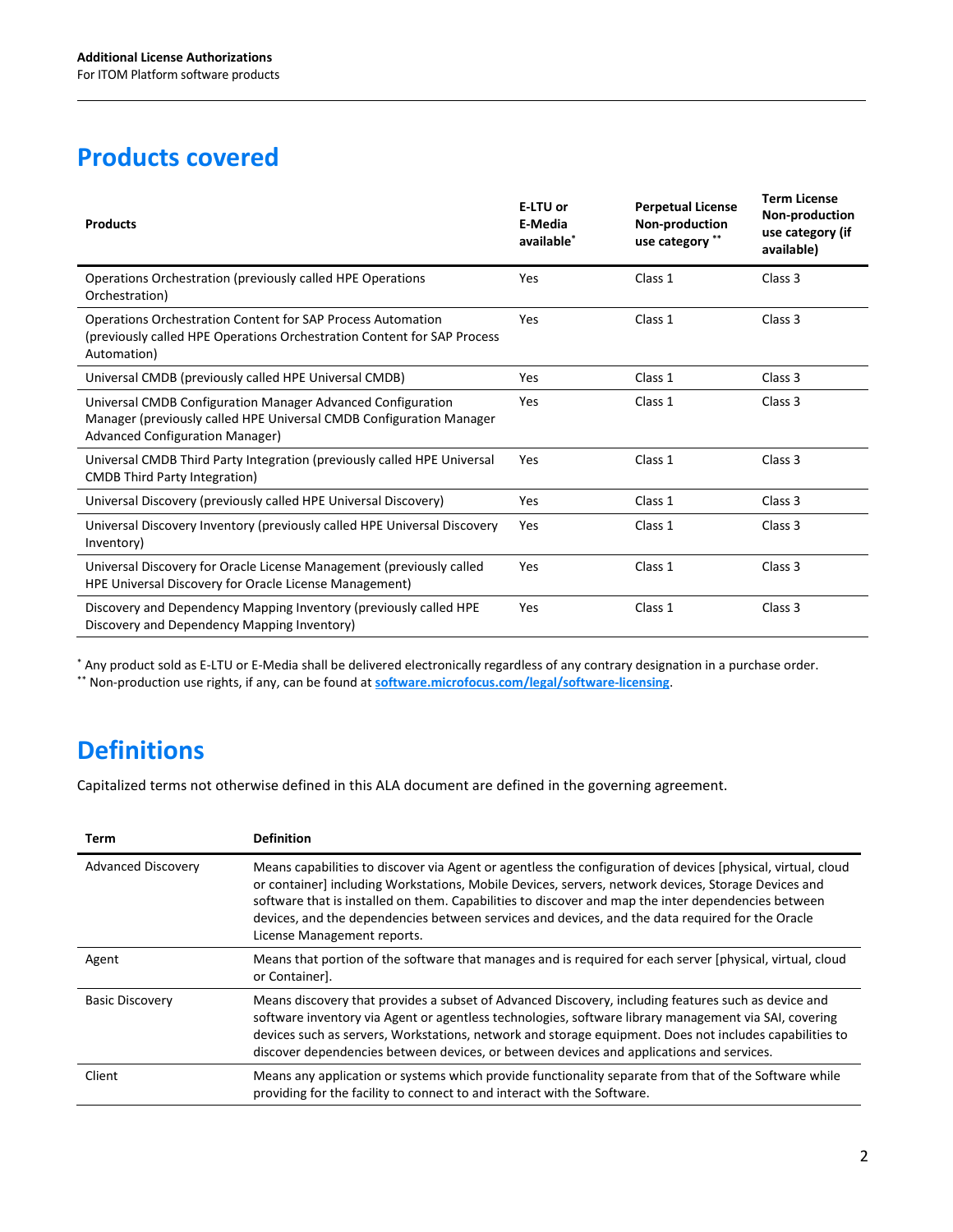#### **Additional License Authorizations**

 $\overline{a}$ 

For ITOM Platform software products

| Term                                               | <b>Definition</b>                                                                                                                                                                                                                                                                                                                                                                                                                                                                                                                                                                                              |
|----------------------------------------------------|----------------------------------------------------------------------------------------------------------------------------------------------------------------------------------------------------------------------------------------------------------------------------------------------------------------------------------------------------------------------------------------------------------------------------------------------------------------------------------------------------------------------------------------------------------------------------------------------------------------|
| Container                                          | Means the running software instance that emulates an active OS Instance or wraps an application under<br>control of a technology including but not limited to Docker.                                                                                                                                                                                                                                                                                                                                                                                                                                          |
| Core                                               | Means the server side component of software. Is typically complemented by an Agent component.                                                                                                                                                                                                                                                                                                                                                                                                                                                                                                                  |
| Database                                           | Means application data including table structure, stored procedures, and other functionality that runs on<br>a Database Instance.                                                                                                                                                                                                                                                                                                                                                                                                                                                                              |
| Database Instance                                  | Means a software application that has the sole purpose of acting as a container that hosts and executes<br>one or more Databases                                                                                                                                                                                                                                                                                                                                                                                                                                                                               |
|                                                    | " For Microsoft SQL Server, Database Instance is one SQL Server Service with its own port, logins and<br>set of system and user Databases.<br>■ For an Oracle database, Database Instance is one SID (Oracle system ID) in a database environment,<br>including the RDBMS software, table structure, stored procedures and other functionality. For Oracle<br>RAC, each Instance referencing a database environment is a Database Instance.<br>■ For DB2 databases, Database Instance is one DB2 Database Instance as identified by a DB2 Instance                                                             |
|                                                    | with its User, TCP/IP service port on a given system.<br>For Sybase and Informix Server, Database Instance is one Server (SAP Sybase Adaptive Server) with its<br>own login, Dataserver port and set of system and user Databases.                                                                                                                                                                                                                                                                                                                                                                             |
| Device or Dev                                      | Means an addressable entity, physical or virtual, including but not limited to router, switch, bridge, hub,<br>server, PC, laptop, handheld device or printer that resides within the range defined for interrogation and<br>asset tracking.                                                                                                                                                                                                                                                                                                                                                                   |
| <b>DDMI</b> Device                                 | Means an addressable entity, physical or virtual, including but not limited to router, switch, bridge, hub,<br>server, PC, laptops, handheld device or printer that resides within the range defined for interrogation<br>and asset tracking.                                                                                                                                                                                                                                                                                                                                                                  |
| E-LTU and E-Media                                  | Means products which are electronically delivered only, and as such any reference to FOB Destination or<br>delivery methods that are stated on your purchase order other than electronic shall be null and void with<br>respect to these E-LTU or E-Media products.                                                                                                                                                                                                                                                                                                                                            |
| Foundation or<br><b>Foundation Server</b>          | Means the server side component of software that is required in order to get an operational<br>Implementation as specified in the software specific license terms below.                                                                                                                                                                                                                                                                                                                                                                                                                                       |
| Implementation                                     | Means an installation of the software on a single Server or installed on a cluster of Servers which work<br>together as a single installation of the software.                                                                                                                                                                                                                                                                                                                                                                                                                                                 |
| Instance                                           | Means each Implementation of the application installed on a Server.                                                                                                                                                                                                                                                                                                                                                                                                                                                                                                                                            |
| LTU                                                | Means License To Use.                                                                                                                                                                                                                                                                                                                                                                                                                                                                                                                                                                                          |
| Managed Data Repository<br>or MDR                  | Means a repository of data that can be a third party product or custom built and provides data about<br>managed resources (for example, computer systems, application software, and buildings), process<br>artifacts (for example, incident records and request for change forms), and the relationships between<br>them.                                                                                                                                                                                                                                                                                      |
| <b>Mobile Device</b>                               | Means a portable computing device such as a smartphone or tablet computer designed for individual<br>usage.                                                                                                                                                                                                                                                                                                                                                                                                                                                                                                    |
| <b>Network Device</b>                              | Means a subset of devices that are responsible for network capabilities, representing addressable entity,<br>physical, virtual or cloud, including but not limited to router, switch, bridge, hubs and other<br>infrastructure that is represented in UCMDB under the "Net Device" category that resides within the<br>range defined for interrogation and asset tracking (with the exception of Storage Devices).                                                                                                                                                                                             |
| Node                                               | Means a specific Node that is further defined in the Software Specific Terms below.                                                                                                                                                                                                                                                                                                                                                                                                                                                                                                                            |
| <b>Operating System</b><br>Instance or OS Instance | Means each Implementation of the bootable program that can be installed onto a physical system or a<br>partition, such as system Virtual Machines, virtual environments, virtual private servers, Containers,<br>guests (a Virtual Machine system running on a host system where the host runs its own complete OS<br>Instance (as opposed to a hypervisor) and zones (specific nomenclature for a software partition which<br>can run a virtual OS instance including but not limited to native and ipkg)., within the physical system. A<br>physical system can contain multiple Operating System Instances. |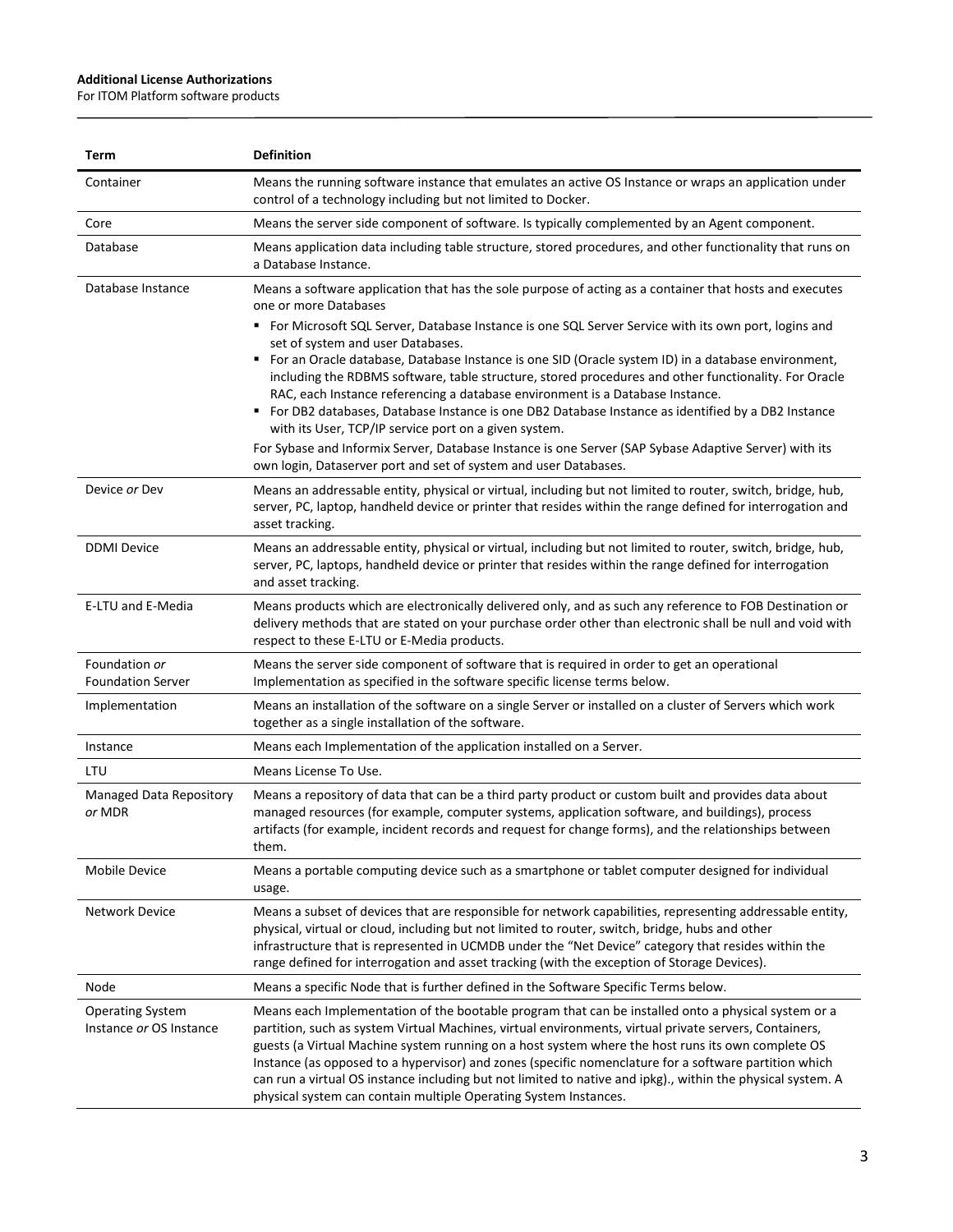#### **Additional License Authorizations**

For ITOM Platform software products

| Term                               | <b>Definition</b>                                                                                                                                                                                                                                                                                                                                                                                                                                                                                            |
|------------------------------------|--------------------------------------------------------------------------------------------------------------------------------------------------------------------------------------------------------------------------------------------------------------------------------------------------------------------------------------------------------------------------------------------------------------------------------------------------------------------------------------------------------------|
| SAP Instance                       | Means a standalone SAP basis unit which provides services used by clients connected to the SAP system.<br>Among these services are the message server and the enqueue server, which run only on the single SAP<br>Central Instance.                                                                                                                                                                                                                                                                          |
| Server                             | Means a computer system or computer system partition for which a bootable program is installed.<br>Workstation or Mobile Devices are not considered to be a Server.                                                                                                                                                                                                                                                                                                                                          |
| <b>Storage Device</b>              | Means a subset of devices that are responsible for shared storage capabilities, representing addressable<br>entity, physical, virtual, or cloud, including but not limited to storage arrays, network accessible storage<br>(NAS) and other infrastructure that is represented in UCMDB under the "Net Device" subcategory<br>"Storage Arrays".                                                                                                                                                              |
| Suite                              | Means two or more software products combined into a single license offering or a single software<br>product which includes two or more licenses. The specific software products included in a Suite are<br>specified in the software specific license terms below. Software products included in a Suite are<br>governed by the individual authorizations and use restrictions associated with each software product,<br>except where specified in the specific Suite software specific license terms below. |
| Term License to Use or<br>Term LTU | Means a software license to use (LTU) which indicates in its license description that the license is valid for<br>a specific period of time such as One Month (1M), One Year (1Y) etc. Term LTU's are not perpetual<br>licenses.                                                                                                                                                                                                                                                                             |
| <b>Term Support</b>                | Means a fixed period support offering that is only valid during the time period of the associated Term<br>LTU.                                                                                                                                                                                                                                                                                                                                                                                               |
| <b>UCMDB</b>                       | <b>Universal Configuration Management Database</b>                                                                                                                                                                                                                                                                                                                                                                                                                                                           |
| Unit                               | Means a rationalized unit of licensing that provides entitlement to multiple metrics in a pre-defined<br>ratio. This licensing Unit enables a customer to purchase entitlement as Units and apply it to any of the<br>underlying metrics defined by the Unit. See software specific license terms for the definition of Unit for<br>products and suites that are licensed by Unit.                                                                                                                           |
| Unlimited or Unl                   | Means without restrictions in terms of number of systems, Devices or media, depending on the context.                                                                                                                                                                                                                                                                                                                                                                                                        |
| Use                                | Means to install, store, load, execute and display one copy of the software.                                                                                                                                                                                                                                                                                                                                                                                                                                 |
| User                               | Means a user whose Use is restricted to the type of software that is being licensed.                                                                                                                                                                                                                                                                                                                                                                                                                         |
| Virtual Machine(s)                 | Means a computer that does not physically exist but is simulated by another computer.                                                                                                                                                                                                                                                                                                                                                                                                                        |
| Workstation                        | Means a subset of compute devices that run operating systems that are designed for individual usage<br>and not for shared infrastructure use. Examples of workstations are laptops, desktops and other<br>compute devices that run operating systems including (but not limited to) Windows 8, Windows 10, and<br>MacOS.                                                                                                                                                                                     |

## **Software specific license terms**

For software products with software specific license terms, these terms are described below. Software products covered by this ALA document (as listed above) and not covered in this section do not have software specific license terms.

#### **Operations Orchestration (previously called HPE Operations Orchestration)**

Operations Orchestration is licensed by Node. The license includes the Core Server, central Server, remote access Server, entire standard content library, all 3rd party integration components and Unlimited users and administrators/authors.

 For Operations Orchestration Server and Storage Node (previously called HPE Operations Orchestration Server and Storage Node and HPE Operations Orchestration Enterprise Orchestrated Node) the Node can represent OS Instances on a physical Device or a Virtual Machine, a physical Device hosting multiple VMs where there are multiple OS Instances, and storage arrays.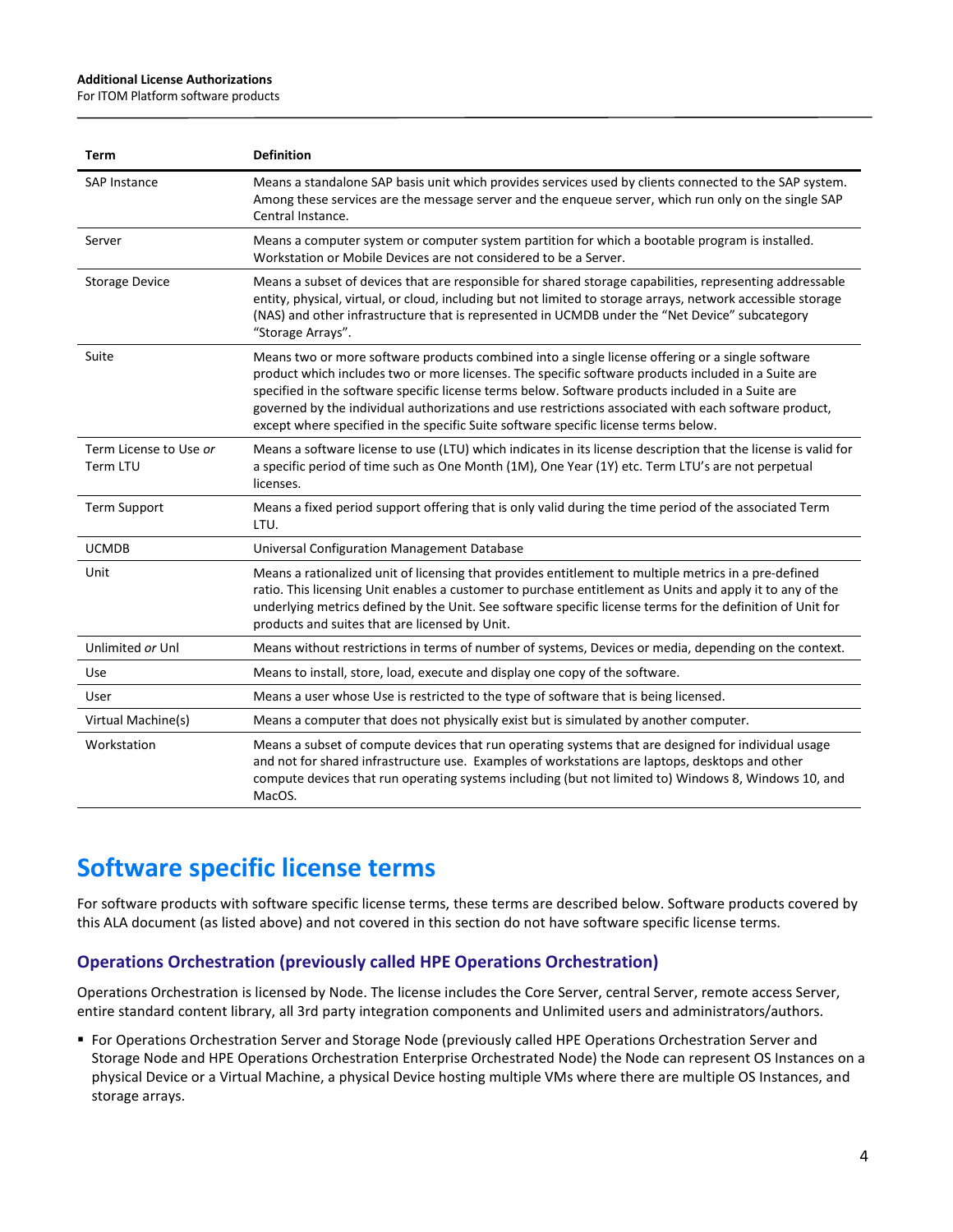- For Operations Orchestration Network Node (previously called HPE Operations Orchestration Network Node and HPE Operations Orchestration Network Orchestrated Node) the Node can represent network Devices such as a switch, router or hub.
- **For Operations Orchestration Edge Device Node the Node can represent end user Devices such as Clients,** laptops/desktops, handhelds, smart Devices, and SOHO Devices such as low cost Wi-Fi routers, switches, cable boxes.
- For Operations Orchestration Virtual Machine 10 Node (previously called HPE Operations Orchestration Virtual Machine 10 Node and HPE Operations Orchestration CloudFlex 10 Orchestrated Node) each Node represents a Virtual Machine.

**Operations Orchestration Platform** is only licensed to customers who purchased Operations Orchestration Platform prior to September 1, 2011. Operation Orchestration Platform license includes the Core Server, central Server, remote access Server, entire standard content library and all 3rd party integration components. Operations Orchestration Platform allows software architecture independent of the number of Core Servers and can be installed on any number of computers, provided that the actual usage of the software does not exceed the number of licenses purchased as per the Device tier package.

**Operations Orchestration Platform for Integration Only** is only licensed to customers who purchased Operations Orchestration Platform for Integration Only prior to September 1, 2011. Operations Orchestration Platform for Integration Only license is restricted to integration of Server Automation or Network Automation with ticketing or monitoring systems, and may not be used for alert/incident resolution automation or other broader Run Book Automation use cases.

**Operations Orchestration Content for SAP Process Automation** (previously called HPE Operations Orchestration Content for SAP Process Automation and HP Operations Orchestration SAP Process Automation) is licensed per 5 SAP Instances.

An Operations Orchestration license is not required where Operations Orchestration is used to provide integration to a Micro Focus domain manager. A 10:1 ratio for licensing calculations for Operations Orchestration is applicable where an Operations Orchestration flow is orchestrating entities behind a Micro Focus domain manager such as Server Automation. For example, if there are 1,000 servers being managed by Server Automation through an orchestrated flow, then a 100 Enterprise Operations Orchestration Node license would be required.

### **Universal CMDB (previously called HPE Universal CMDB)**

Universal CMDB provides a foundational capability for Universal Discovery and other Micro Focus products and suites. Universal CMDB foundation is a free entitlement with the purchase of Universal Discovery, Universal Discovery Inventory, or Universal CMDB Third Party Integration. A minimum purchase of 100 Units or OS Instances, or 200 MDR, is required for this free entitlement. Universal CMDB is also entitled as part of the purchase of several other products and suites. Please refer to specific products or suites for more information.

### **Universal CMDB Configuration Manager Advanced Configuration Manager (previously called HPE Universal CMDB Configuration Manager Advanced Configuration Manager)**

Universal CMDB Configuration Manager Advanced Configuration Manager is licensed per OS Instance. A minimum purchase of 100 Units or OS Instances is required. When you purchase Advanced Configuration Manager (available for Universal CMDB 10.00), you are entitled to the following advanced functionality: environment segmentation analysis, similarity policies, topology policies, and pre-defined out-of-the-box policies. To leverage this functionality, licensee should license Advanced Configuration Manager for the number of OS Instances in Universal CMDB.

## **Universal CMDB Third Party Integration (previously called HPE Universal CMDB Third Party Integration)**

Universal CMDB Third Party Integration is licensed by Managed Data Repository (MDR) licenses (available for Universal CMDB 10.00 and higher). You are entitled to integrate with these third party data repositories via data population, push, federation, or Application Program Interface (API) mechanisms.